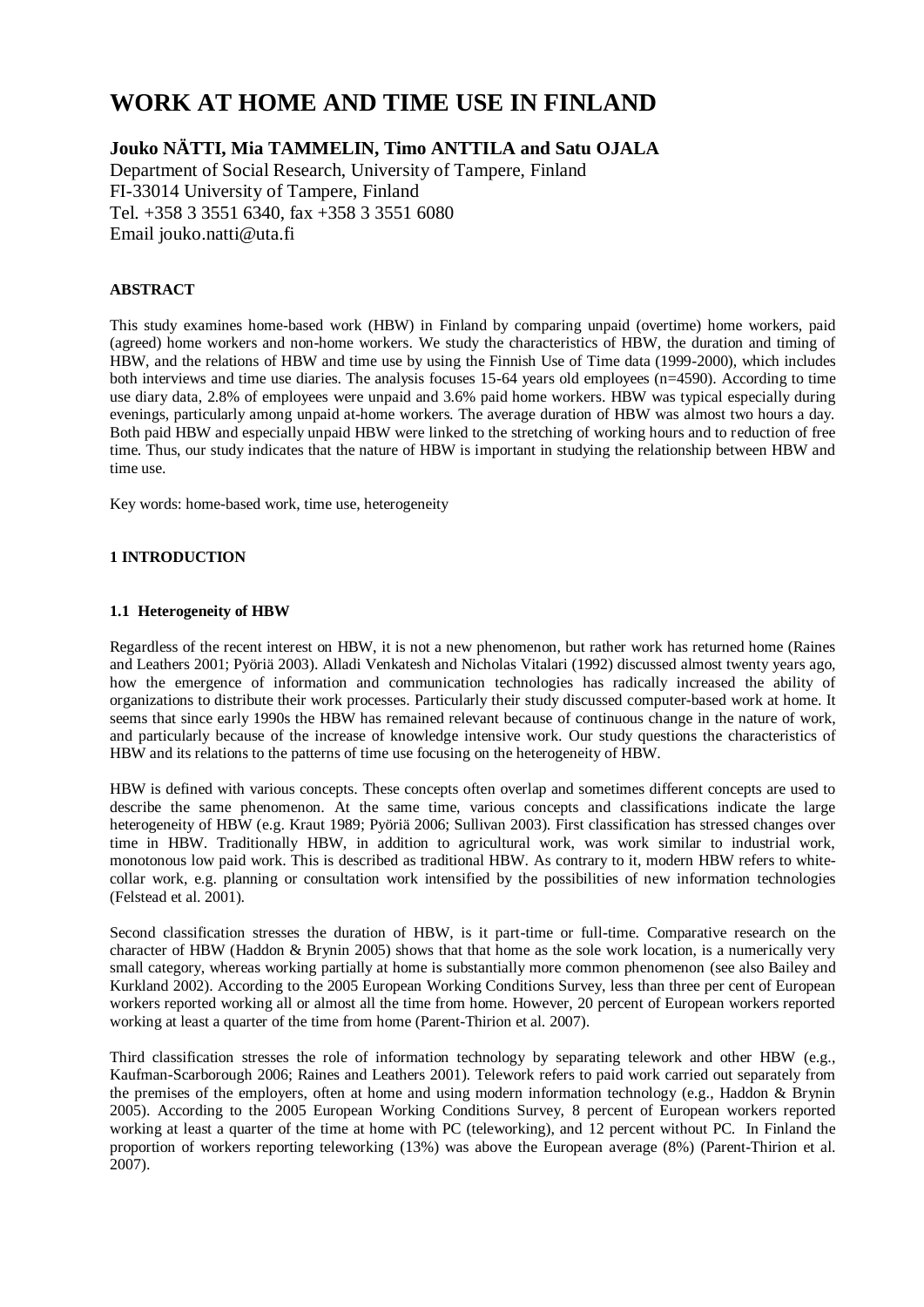Fourth classification stresses different labour market statuses of home-based workers (HBWs). Kraut (1989, 23) identified four categories of HBWs. Firstly, workers who substitute home for a business site as a place of work, while being employed by an organization as regular wage earners (such as sales agents, journalists, and teachers). Secondly, "moonlighters", i.e. workers who perform additional work for secondary employers at home. Thirdly, the self-employed, who work from home, and fourthly those supplementing office based work at home, who typically are white-collar professional workers.

Fifth classification stressed compensation dimension. HBW can be unpaid overtime and supplemental work at home or working at home is agreed with the employee and employer. According to Song (2009), 12.5 % of US employees in 2001 took work home from job without a formal agreement, and only 3.4 % were paid at-home workers. Unpaid at-home workers were older, more often team leaders and with higher hourly wages than other workers. Compensation dimension is also linked to motives of HBW. According to Song (2009) reasons for working at home varied considerable by the pay status. Most (62%) of those who took their work home without formal payment arrangement reported that they worked at home to finish or catch up on work, whereas those people that had formal payment worked at home because it was the nature of work. "Coordinate work schedule with personal or family needs" was mentioned only 4-8 % of at-home workers. Furthermore, compensation dimension is linked to timing of at-home work. Unpaid overtime work is typically carried in the evenings and weekends, agreed HBW is typically carried out during the normal working hours (Venkatesh & Vitalari 1992; Sullivan 2003). In this article we focus on this contractual dimension of HBW by separating unpaid and paid at-home workers.

## **1.2 HBW and Time Use**

Time is a definite property, we only have 24 hours a day; time spent at work cannot be spent to another activity. The question is where the hours for work come from; is at-home work done at the cost of the leisure time activities. If the work at home substitutes work at the office there should not be any association with the overall time use, while supplementing hours at the office would reduce time for other activities. The novelty of our approach is that we examine the heterogeneity of at-home work by comparing unpaid and paid at-home work from the perspective of time use.

Previous studies have found that HBW is typically linked with *lengthening working time,* as a result of supplementing office hours at home. According to Golden (2008), working longer than standard hours was strongly associated with having work at home. It is also likely that HBW is used to cope with the long hours that work demands (Callister & Dixon 2001). Contrary to findings on lengthening working time, Wight and Raley (2009) found that female home workers spend almost an hour less time in paid work than those who did not work at home. Peters and Lippe (2007) conclude that the new forms of control by positive reinforcement and output management on the other hand enable (tele)homeworking practices, but can also increase risks, especially if work standards are constantly driven up. They found that especially among men heavy home working practices are often accompanied by longer working hours and less enjoyable non-working time.

In the debate on HBW, one of the arguments for HBW is *the reduced time used for travelling,* which both benefits environment and the individual worker (e.g., Hill et al. 2003). However, some studies have suggested that against assumptions amount of time used for travelling is not reduced (Michelson 1998, 2002). Commuting time is not reduced if HBW supplements work at the office. According to Song (2009) only 1-5 % of at-home workers reported "reduce commuting time or expense" as reason for working at home. In a similar vein, Bailey and Kurkland (2002) in their review of telework conclude, that commute factors do not appear to be the primary motives for telework, and in many cases are absent altogether.

It is often suggested that one of the greatest advantages of HBW gives an possibility to *combine work with the needs and rhythm of the family and other private spheres of life*. This has received lot of attention in research as in public discussion (see Bailey and Kurkland 2002). To some extent HBW seems to allow individual flexibility to meet the needs of the family (see e.g. Roehling et al. 2003; Mirchandani 2000). In UK Sullivan and Smithson (2007) suggest that there is some evidence which supports HBW as means to integrate work and family; according to their literate review women working at home may be more likely to use HBW to accommodate work and family demands, while men may be more likely to use HBW for additional paid work. Still the evidence is mixed (see Felstead et al 2001; Nätti et al. 2006; Peters and van der Lippe 2007; Vittersø et al. 2003).

There are only few studies which particularly analyse the associations of home working to the *leisure time*. Venkatesh and Vitalari"s (1992) found that supplemental work at home was not associated with reduction on time spent on leisure activities, watching TV or time spent with family. Michelson"s (2000) study looked at Sweden and Canada, using the national time use studies (gathered in 1991 and 1992). The daily mean time of HBW was 250 minutes in Sweden and 272 in Canada. The implications of HBW on everyday routine were similar in both national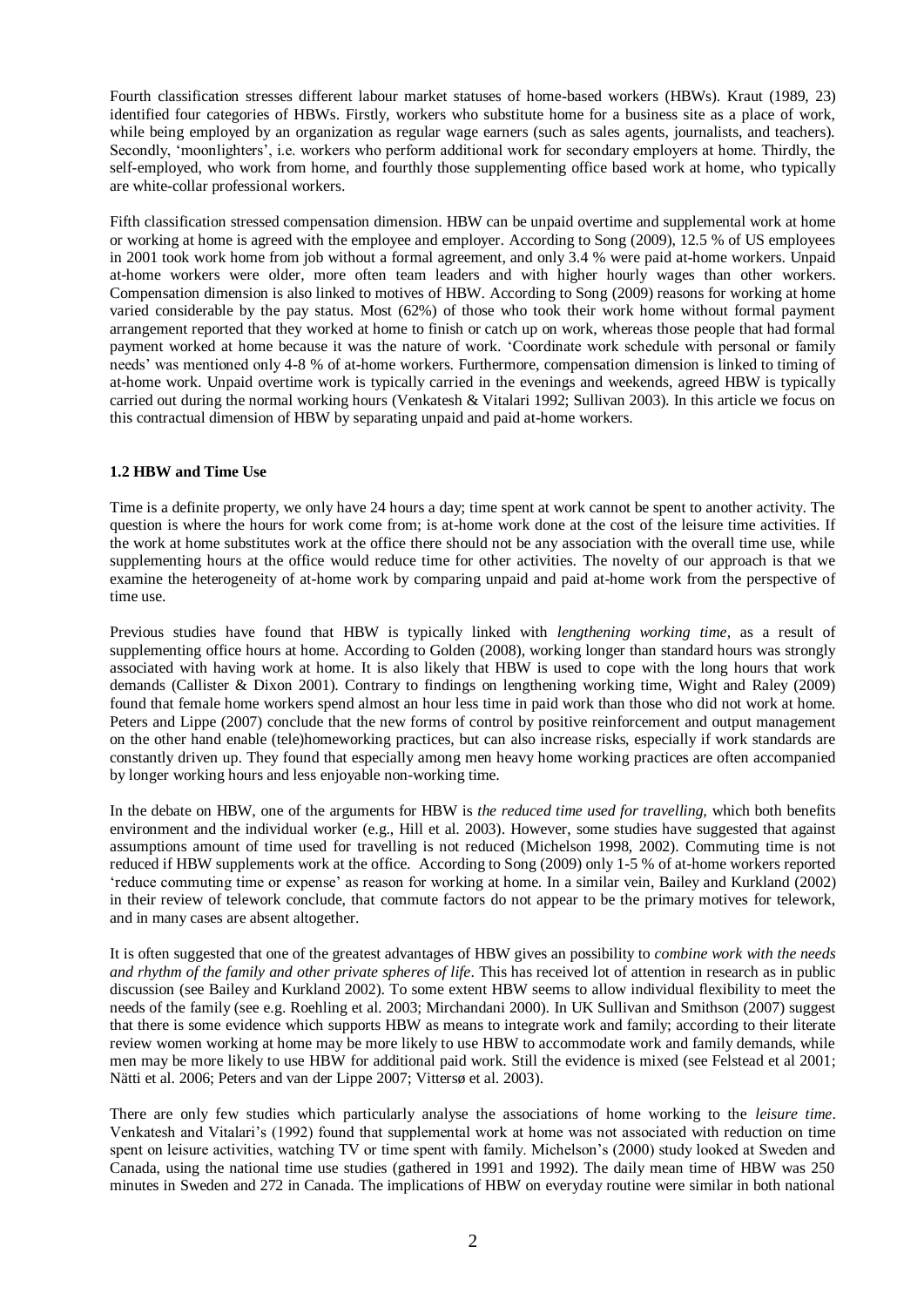surveys, and implications on leisure and socialising time were minor. The total number of work and travelling hours reduced the possibilities to redistribute time to leisure and socialising. Still, HBWs spent more time alone. However they socialized more than average with family members, but less with friends and neighbours.

## **1.3 Aims**

In our study we distinct unpaid home workers, who supplement office based work at home as an unpaid overtime work, and paid home workers, who have agreed to work at home with the employer. Thus, we examine HBW in Finland by comparing three groups: unpaid (overtime) home workers, paid (agreed home work) and non-home workers. We have three specific research questions: Firstly, we examine the characteristics of HBW. Secondly, we examine the duration and timing of HBW. Thirdly, we examine the relations of HBW and time use.

#### **2 DATA AND METHODS**

#### **2.1 Data**

The analysis is based on the Finnish Use of Time data (1999-2000), collected by Statistics Finland. The data includes interviews and use of time diaries covering 10,561 days and 5332 individuals, which constitute over 3000 households. All individuals in the household aged 10 years and over are included in the data. Our analysis focuses 15-64 year old employees (n=4587).

## **2.2 Comparison Groups**

We use both the interview data and diary data to investigate the proportion of employees who work at home. In the *interviews* respondents were asked "Do you sometimes do work connected with your main job at home?" The response alternatives were: "Works occasionally or partially at home" (34%); Works at home only (2%); Does not work at home at all (65%).

In addition, in the interviews those employees working sometimes or partially at home were also asked "Is this work mainly: Overtime work without compensation" (40 % of home workers; 13.6 % of all employees); "Or has it been agreed that you work some of your normal working hours at home' (44%; 15.0 % of all employees) 'Or both' (13%; 5.3 % of all employees).

In the *diary* data, HBW is calculated in ten minutes time period by combining main activity and place of work. On average, nine percent of employees have worked during the diary period (24 hours) at least partly at home. The methodological difference is vivid when cross tabulating the interview data with the time use diary data: among those who reported in the interview that they at least sometimes work at home, only 19 % actually had worked at home during the diary period. The extent of HBW varies depending on the measure and data source. Because we are particularly interested on the timing of the HBW and relationships between homework and overall time use we focus only on diary-based home working.

When combining the information on the extent and nature of HBW from the interview-data and the reported working at home during the diary days, we get three comparison groups: unpaid home workers (overtime or both, n=130, 2.8 %), paid (agreed, n=165, 3.6 %), non-home workers (n=4295, 93.6 % of employees). Paid home workers include also those who worked only at home.

#### **2.3 Time Use**

In examining overall time use we apply Robinson and Godbey's (1997) classification of the main categories of primary activities. This classification separates (a) time for paid work, (b) committed time for household maintenance, (c) personal time devoted for self and (d) time of free time activities.

## **2.4 Control Variables**

Control variables include individual-level, work and infrastructure factors. The individual variables include gender (men, women), age of the respondent, information on the family and living area. Age was classified into three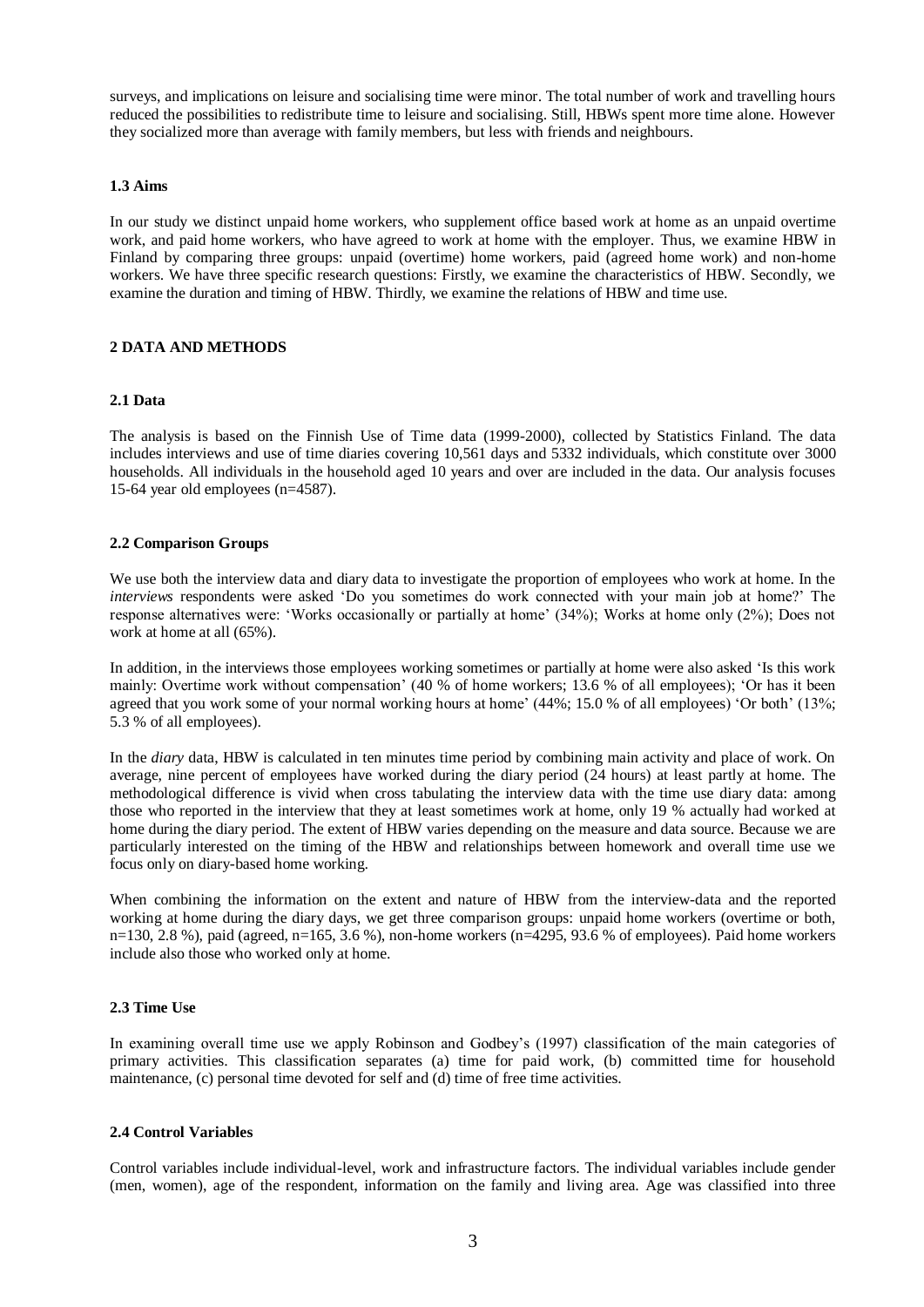groups (15–34, 35–49, and 50–64 years old). Living with a partner or without a partner was indicated by family status. Having children was classified into two groups: no children at home, or at least one child less than 18 years old at home. Living area was classified as urban or rural. Work-related variables include information on the socioeconomic status of the employee and industry. Industry was based on the NACE classification (Classification of Economic Activities in the European Community). Infrastructure related variables include computer, internet connection and number of rooms at home. Information on computer (no, yes), internet connection (no, yes) and number of rooms at home was based on the household interview.

## **2.5 Analysis Methods**

In the study we use cross tabulation and covariate analysis. In examining the extent, timing and duration of home working we use cross tabulation. For controlling the background factors covariate analysis is used. The results indicate estimated time use.

## **3 RESULTS**

## **3.1 Characteristics of Comparison Groups**

The characteristics of comparison groups differ (Table 1). Both unpaid and paid home workers were more often older, upper-white collar employees, earned more and had better home infrastructure - more often computer, internet connection and more rooms at home - compared to non-home workers. Furthermore, unpaid home workers were more often men, had a partner, and worked in financing and business services, while paid home workers were more often women, and worked in education. However, there are no differences in the presence of children in the household or in the urbanisation rate of the living area.

|                               | Unpaid home<br>workers $(n=130)$ | Paid<br>home<br>workers $(n=165)$ | Non-home<br>workers | Sig. |
|-------------------------------|----------------------------------|-----------------------------------|---------------------|------|
|                               |                                  |                                   | $(n=4295)$          |      |
| Gender                        |                                  |                                   |                     | .001 |
| - Men                         | 61                               | 40                                | 49                  |      |
| - Women                       | 39                               | 60                                | 51                  |      |
| Age                           |                                  |                                   |                     | .000 |
| $-15-34$                      | 29                               | 17                                | 32                  |      |
| $-35-49$                      | 44                               | 44                                | 43                  |      |
| $-50-64$                      | 28                               | $\overline{39}$                   | 25                  |      |
| Mean age (years)              | 43                               | 46                                | 41                  | .000 |
| Has a partner                 | $\overline{87}$                  | $\overline{75}$                   | $\overline{74}$     | .004 |
| Has a child                   | 45                               | 44                                | 41                  | .356 |
| Socio-economic status         |                                  |                                   |                     | .000 |
| - Upper level white-collar.   | 57                               | 67                                | 23                  |      |
| - Lower level white-collar    | 36                               | 28                                | 39                  |      |
| - Manual worker               | 8                                | $\overline{5}$                    | 38                  |      |
| Living in an urban area       | 71                               | 58                                | 62                  | .091 |
|                               |                                  |                                   |                     |      |
| Economic sector               |                                  |                                   |                     | .000 |
| - Agriculture and forestry    | $\overline{2}$                   | $\overline{5}$                    | $\overline{2}$      |      |
| - Manufacturing, construction | $\overline{14}$                  | $\overline{10}$                   | 30                  |      |
| - Retail and whole sale trade | $\overline{7}$                   | $\overline{5}$                    | 13                  |      |
| - Transport, communication    | $\overline{\mathcal{L}}$         | $\overline{2}$                    | $\overline{8}$      |      |

Table 1. Characteristics of comparison groups (%)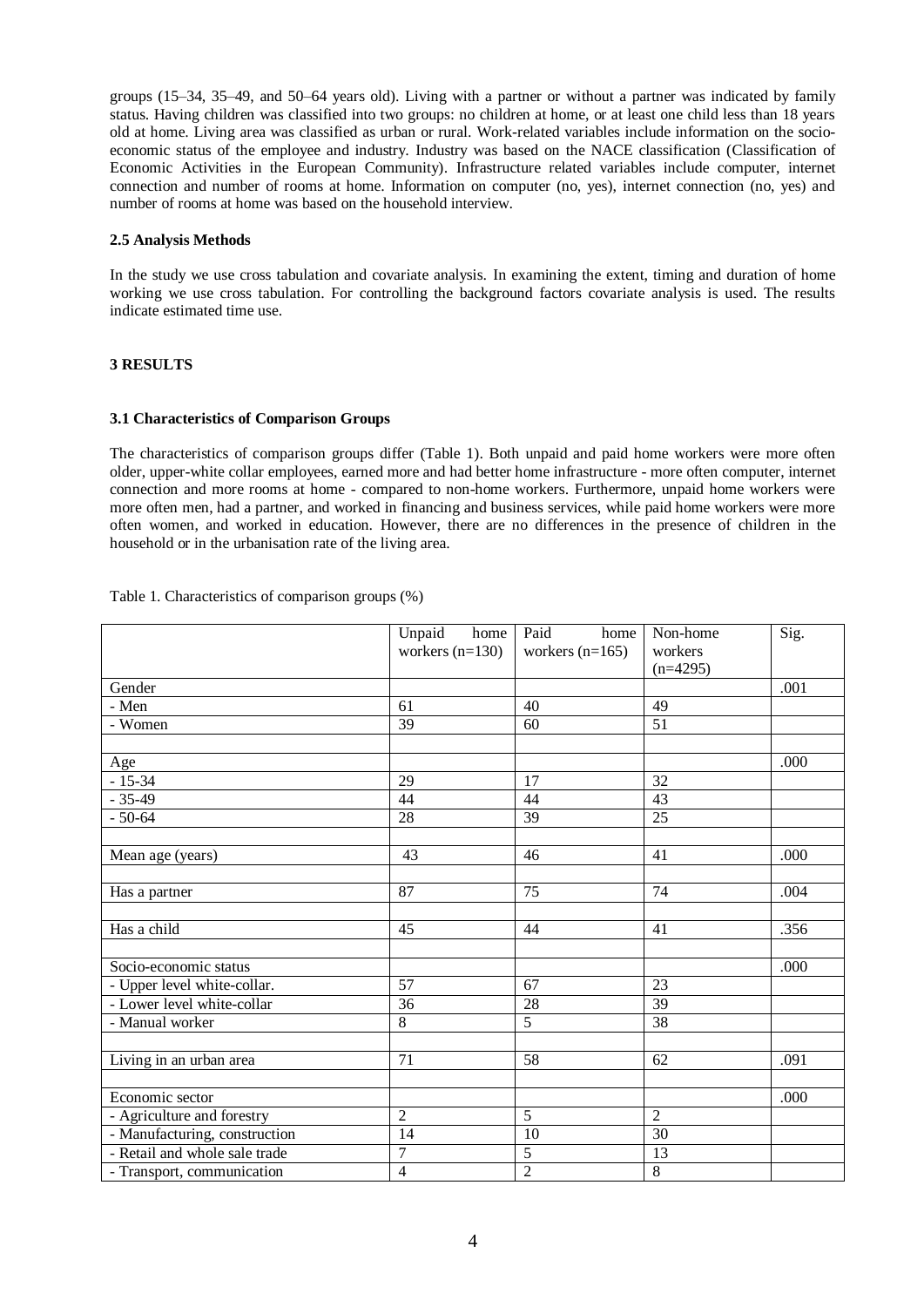| - Financing, business services            | 35     | −      | 13     |      |
|-------------------------------------------|--------|--------|--------|------|
| - Public administration                   | 8      |        | 5      |      |
| - Education and research                  | 12     | 50     |        |      |
| - Social and health care                  | 9      | 16     | 17     |      |
| - Other services                          | 9      | 5      | 5      |      |
|                                           |        |        |        |      |
| Computer at home                          | 85     | 79     | 57     | .000 |
|                                           |        |        |        |      |
| Internet connection at home               | 64     | 56     | 33     | .000 |
|                                           |        |        |        |      |
| Number of rooms at home                   | 3,9    | 4,2    | 3,6    | .000 |
|                                           |        |        |        |      |
| Annual income (from tax register) (Euros) | 35.366 | 34.614 | 24.284 | .000 |

## **3.2 Duration and Timing of HBW**

Unpaid home workers spent daily over one hour (76 minutes) and paid home workers almost three hours (156 minutes) working at home. Typically unpaid home workers spent 10-50 minutes at work while paid home workers typically spent 1-2 hours working at home.

Prevalence of HBW varies also during different clock times and between comparison groups (Figure 1). Among unpaid home workers, prevalence of HBW (participation rate) increases after 6 pm to reach the peak between 8 pm and 10 pm. Among paid home workers, HBW is common also during daytime. Overall, even during the peak times, only 2% of employed persons do HBW at certain time moment. This is much less compared to those who during the 24 hour period work at least partly at home (9 %).



Figure 1. Prevalence of HBW in comparison groups during the day (%, diary data)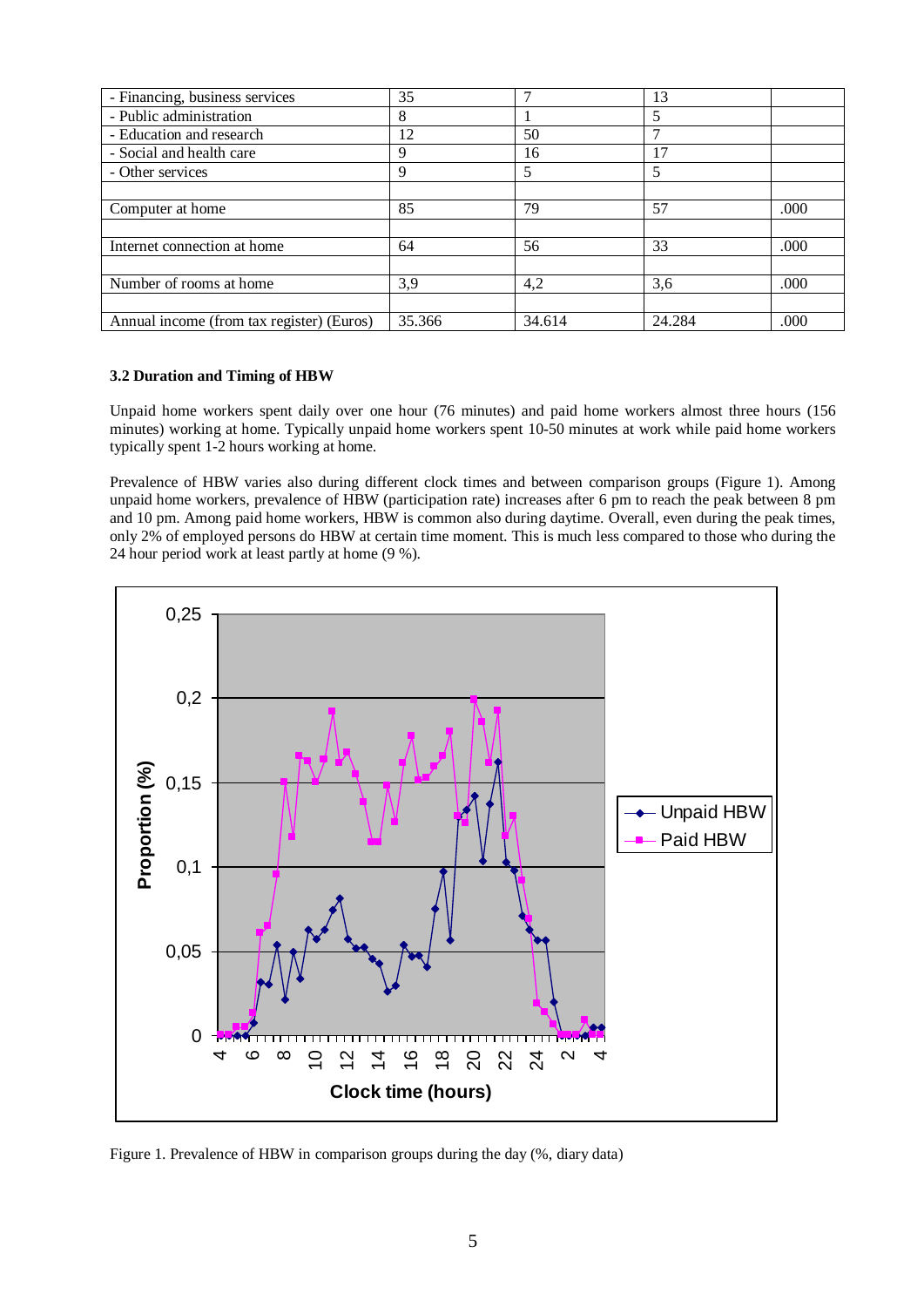## **3.3 HBW and Time Use**

Next we examine the relations of home working and overall time use by comparing paid, unpaid and non-home workers (Table 2). We suppose that time use varies with various background factors, which are controlled by using covariate analysis. Thus, the results indicate estimated time use. In examining overall time use we apply Robinson and Godbey"s (1997) classification of the four main categories of primary activities. This classification separates contracted time for paid work, committed time for household maintenance, personal time devoted for self and free time activities.

HBW is linked to longer working hours. Especially unpaid (384 minutes) but also paid (336 minutes) home workers spend more time in paid work compared to non-home workers (304 minutes). On the other hand, paid home workers spend less time in commuting compared to other groups.

On the basis of earlier literature, it could be assumed that home workers would reconcile HBW and family life and also spend more time doing household work and child care. This was not the case in our data. The only minor difference was that unpaid home workers spent slightly more time to construction and repairs compared to paid home workers. The links of HBW on personal time, i.e. in sleeping, meal and grooming times were weak, too.

The amount of free time varied between the groups. Unpaid home workers (250 minutes) had less time compared to and paid (306 minutes) and non-home workers (322 minutes). This was the case with sport and exercise, other free time and free time travelling. On the other hand, unpaid home workers spend more time in socializing with family compared to other groups.

All in all, HBW and especially unpaid home work is linked to the stretching of working hours and to reduction of free time. On the other hand, the links between home working and committed and personal times were minor.

|                           | Unpaid<br>home    | Paid<br>home      | Non-home        | <b>Differences</b><br>between |
|---------------------------|-------------------|-------------------|-----------------|-------------------------------|
|                           | workers $(n=130)$ | workers $(n=165)$ | workers         | groups                        |
|                           | (1)               | (2)               | $(n=4295)$      |                               |
|                           |                   |                   | (3)             |                               |
| <b>Contracted time</b>    | 384               | 336               | 304             | $1>3***$ , $1>2**$ , $2>3**$  |
| paid work                 | 356               | 326               | 278             | $1,2>3***$                    |
| commuting                 | 28                | 10                | 27              | $2\overline{<1,3^{***}}$      |
|                           |                   |                   |                 |                               |
| <b>Committed time</b>     | 197               | 170               | 184             | $\blacksquare$                |
| household work            | 83                | 79                | 83              |                               |
| construction and repairs  | $\overline{34}$   | 17                | 24              | $1 > 2*$                      |
| other household work      | 13                | $\overline{7}$    | 12              |                               |
| child care                | 23                | $\overline{20}$   | $\overline{18}$ | $\overline{\phantom{a}}$      |
| shopping                  | 26                | 29                | 27              | $\blacksquare$                |
| household travel          | $\overline{18}$   | $\overline{19}$   | 19              | $\overline{a}$                |
|                           |                   |                   |                 |                               |
| <b>Personal time</b>      | 603               | 616               | 619             | $\blacksquare$                |
| sleep                     | 490               | $\overline{504}$  | 496             | $\overline{a}$                |
| meals                     | 70                | 72                | 76              | $\overline{\phantom{a}}$      |
| groom                     | 40                | $\overline{42}$   | 47              | ÷,                            |
|                           |                   |                   |                 |                               |
| <b>Education</b> (adult)  | 6                 | 6                 | 5               | $\blacksquare$                |
|                           |                   |                   |                 |                               |
| <b>Free Time</b>          | 250               | 306               | 322             | $1<2, 3***$                   |
| organisations             | $\overline{2}$    | $\overline{10}$   | $\overline{5}$  |                               |
| sports and exercise       | $\overline{22}$   | 24                | 38              | $1, 2 < 3^*$                  |
| culture and entertainment | $\overline{5}$    | $\overline{7}$    | $\overline{5}$  |                               |
| reading                   | $\overline{39}$   | $\overline{42}$   | $\overline{40}$ | $\blacksquare$                |
| radio                     | $\overline{2}$    | $\overline{4}$    | $\overline{4}$  | $\blacksquare$                |
| television                | $\overline{99}$   | 110               | 112             | $\overline{a}$                |
| socialising with family   | 13                | 9                 | $8\,$           | $1 > 3*$                      |

Table 2. Estimated time use by comparison groups (minutes, diary data) (covariate analysis)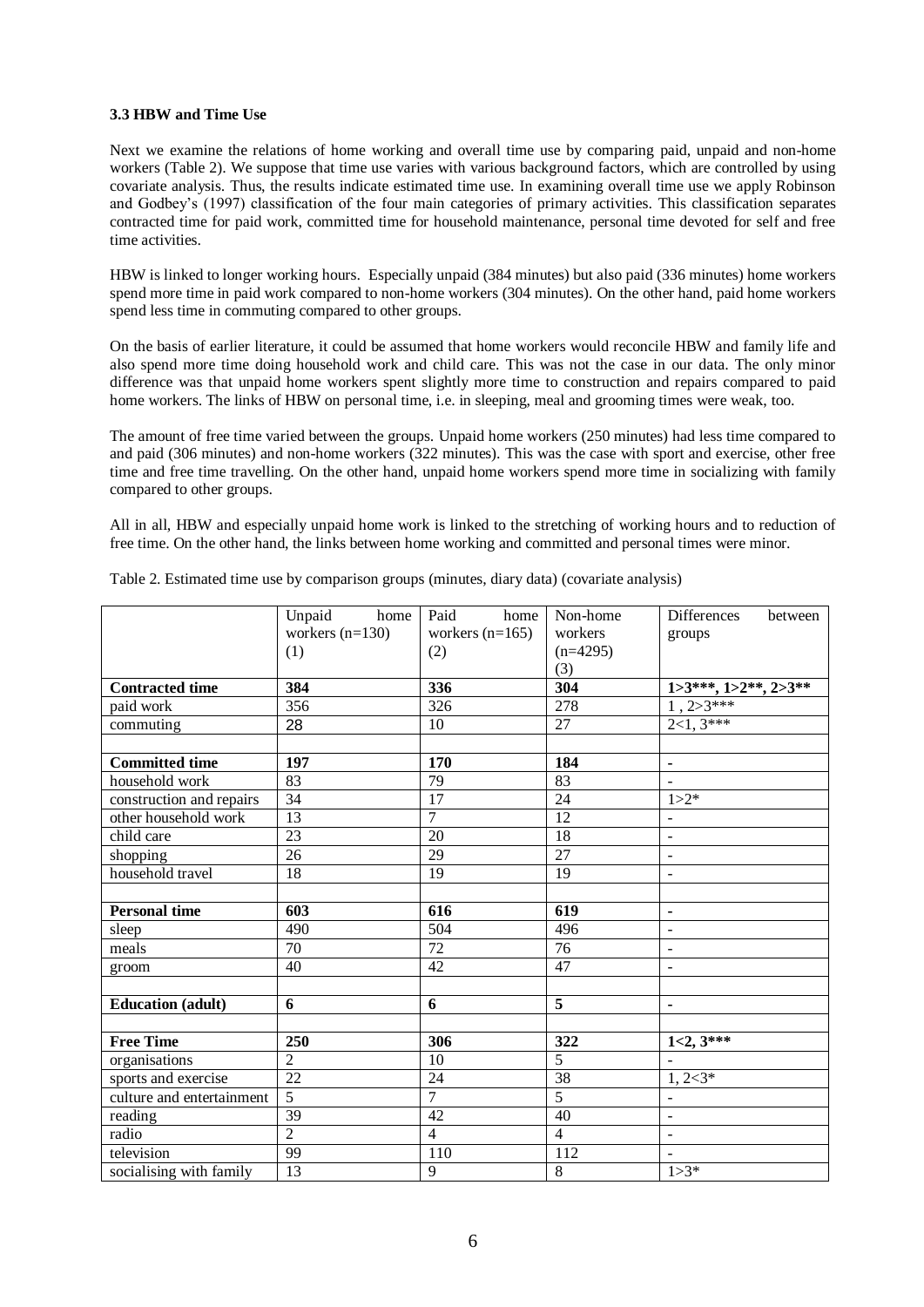| socialising with friends | 30 | $\sim$ | 44  | -                        |
|--------------------------|----|--------|-----|--------------------------|
| hobbies                  |    | ل ک    | 10  | $\overline{\phantom{a}}$ |
| other free time          | ιv | ن د    | 18  | $-3*$                    |
| free time travel         |    | 30     | ے ر | $-3*$                    |

*F-test, \*p<0.05, \*\*p<0.01, \*\*\* p <0.001*

Controlled for gender, age, family status, children, socio-economic status, type of day, urbanization rate.

## **4 DISCUSSION**

This study has examined HBW in Finland by focusing on the compensation heterogeneity of HBW and comparing three groups: unpaid (overtime) home workers, paid (agreed home work) and non-home workers. The study investigated the characteristics, timing and duration of HBW among employees. Particularly we explored the relations of HBW to time asking if working at home affects the overall time use patterns.

According to the Finnish Time Use Survey (1999-2000) both unpaid (2.8%) and paid (3.6%) at-home work were as common. In Song's (2009) study unpaid at-home work was three times more common among US employees compared to paid at-home work. One explanation maybe the more regulated labour markets and higher union density rate in Finland compared to USA.

Both unpaid and paid home workers were more often older, upper-white collar employees, earned more and had better home infrastructure - more often computer, internet connection and more rooms at home - compared to nonhome workers (see also Song 2009). Furthermore, unpaid home workers were more often men, had a partner, and worked in financing and business services, while paid home workers were more often women, and worked in education. However, there was no association between having children and HBW. The lack of association between having children and at-home work has been reported from other countries as well (Callister & Dixon 2001; Felstead et al. 2001; Song 2009), although the findings are mixed (see Sullivan and Smithson 2007).

Unpaid home workers spent daily over one hour and paid home workers almost three hours working at home. Thus, the length of home working averaged around two hours a day, which was similar to findings reported from New Zealand (Callister & Dixon 2001). Prevalence of HBW varied also during different clock times and between comparison groups. Unpaid overtime work was typically carried in the evenings, while agreed HBW was typically carried out during the normal working hours (see also Venkatesh & Vitalari 1992; Sullivan 2003).

HBW was linked to longer working hours. Especially unpaid but also paid home workers worked longer compared to non-home workers. Earlier studies have reported different results. On one hand, and according to Golden (2008), working longer than standard hours was strongly associated with having work at home. On the other hand, and contrary to findings on lengthening working time, Venkatesh and Vitalari (1992) reported that home working was not linked with lengthening working hours.

Paid at-home work reduced time used for commuting. However, in the case of unpaid HBW, there was not such a connection. Thus, commuting time is not reduced if HBW supplements work at the office (see also Michelson 1998, 2002).

On the basis of earlier literature, it could be assumed that home workers would reconcile HBW and family life and also spend more time doing household work and child care (Roehling et al. 2003; Mirchandani 2000). This was not the case in out data (see also Song 2009). The only minor difference was that unpaid home workers spent slightly more time to construction and repairs compared to paid home workers. Thus, also our evidence remains mixed (see also Felstead et al 2001; Peters and van der Lippe 2007).

The amount of free time varied between the groups. Unpaid home workers had less time compared to other groups. This was the case with sport and exercise, other free time and free time travelling. This was in a contrary to Venkatesh and Vitalari"s (1992) findings that supplemental work at home was not associated with reduction on time spent on leisure activities. On the other hand, unpaid home workers spend more time in socializing with family compared to other groups (see also Michelson 2000).

All in all, HBW and especially unpaid home work is linked to the stretching of working hours and to reduction of free time. Thus, our study indicates that the nature of HBW is important in studying the relationship between HBW and time use.

Because of the cross-sectional nature of time use data, the relations between at-home work and time use are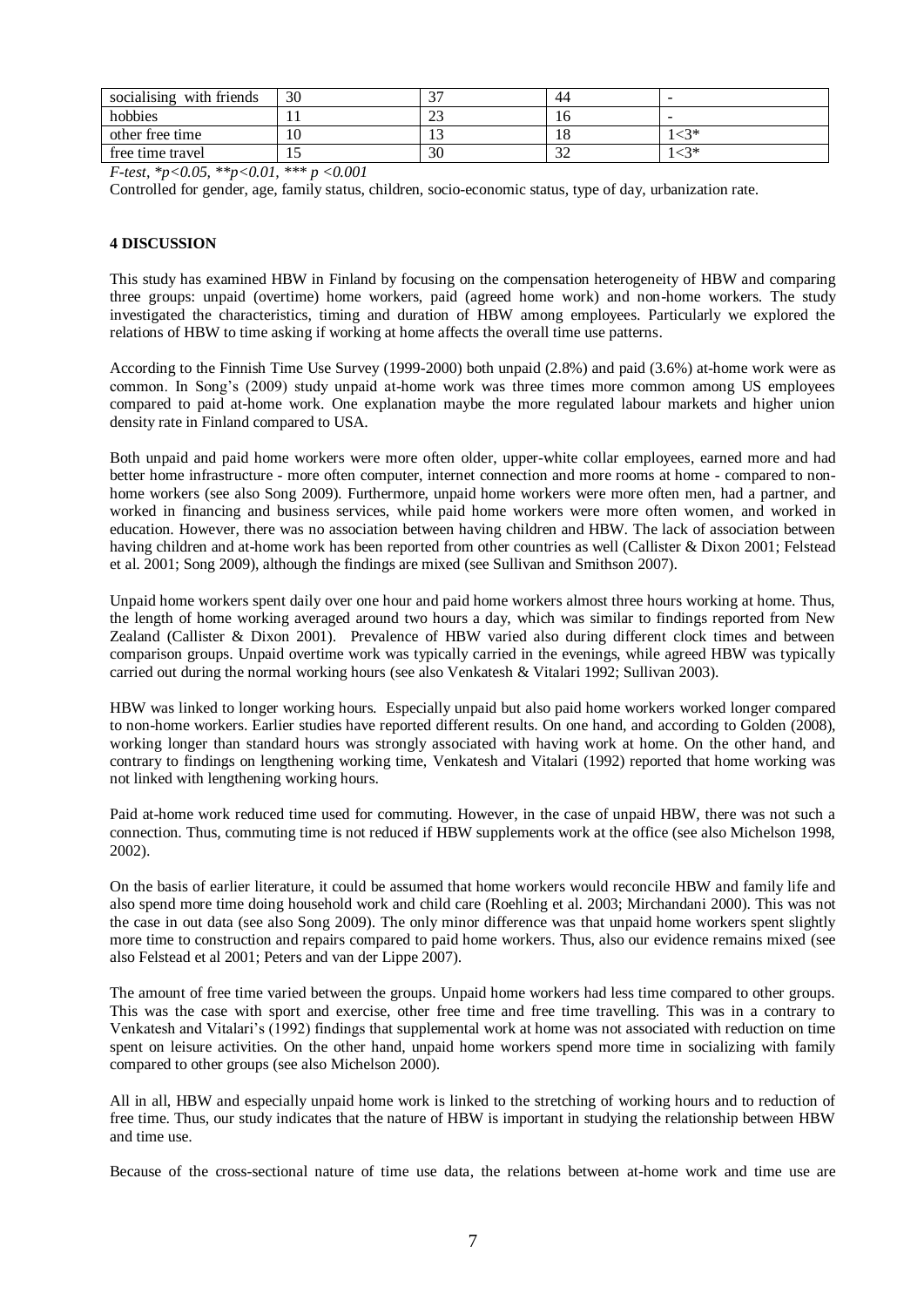essentially pointing out association, not causality. Further research based on longitudinal data would be fruitful in examining causality.

## **REFERENCES**

Bailey, D. and Kurkland, N. (2002). A review of telework research: findings, new directions, and lessons for the study of modern work. *Journal of Organizational Behavior* 23, 383–400.

Callister, P. and S. Dixon (2001b), *New Zealanders' Working Time and Home Work Patterns: Evidence from the Time Use Survey*, New Zealand Department of Labour, Occasional Papers 2001/5.

Felstead, A., N. Jewson, A. Phizacklea, and S. Walters (2001), "Working at Home: Statistical Evidence for Seven Key Hypotheses", *Work, Employment & Society*, 15, 2, 215–231.

Golden, L. (2008), 'Limited Access: Disparities in Flexible Work Schedules and Work-at-home', *Journal of Family and Economic Issues* (2008) 29:86–109.

Haddon, L. and M. Brynin (2005), "The Character of Telework and the Characteristics of Teleworkers", *New Technology, Work and Employment* 20, 1, 34–46.

Hill, J., Ferris, M. and Märtinson, V. (2003), 'Does it matter where you work? A comparison of how three work venues (traditional office, virtual office, and home office) influence aspects of work and personal/family life', *Journal of Vocational Behavior* 63 (2003) 220–241.

Kaufman-Scarborough, C. (2006), 'Time Use and the Impact of Technology: Examining workspaces in the home', *Time & Society* 15, 1, 57–80.

Kraut Robert E. (1989), 'Telecommuting: The Trade-Offs of Home Work,' *Journal of Communication,* 39 (3), Summer. 19- 47

Michelson, W. (1998), 'Time Pressure and Human Agency in Home-based Employment', *Society and Leisure* 21:455-472.

Michelson, W. (2000) 'Home-based Employment and Quality of Life: A Time-use Analysis', in E. Diener and D.R. Rahtz (ed), Advances in Quality of Life Theory and Research. Kluwer, 183-203.

Mirchandani, K. (2000), ""The Best of Both Worlds" and "Cutting My Own Throat": Contradictory Images of Home-Based Work", *Qualitative Sociology*, 23, 2, 159-182.

Nätti, J., Väisänen, M. and T. Anttila (2006), "Paid work at home and work-family relations in knowledge work in Finland", *International Employment Relations Review* 12, 63–76.

Raines, J. and Leathers, C. (2001), 'Telecommuting: The New Wave of Workplace Technology Will Create a Flood of Change in Social Institutions', *Journal of Economic Issues*, 35, 2, 307–313.

Robinson, J. P. and G. Goodbey (1997), *Time for Life: The Surprising Ways Americans Use Their Time*, University Park, Penn: The Pennsylvania State University Press.

Roehling P., P. Moen, and R. Batt (2003), 'Spillover', in P. Moen (ed), It"s About Time. Couples and Careers, Ithaca and London: Cornell University Press.

Parent-Thirion, A., Fernández Macías, E., Hurley J. and Vermeylen G. (2007). *Fourth European Working Conditions Survey*. European Foundation for the Improvement of Living and Working Conditions, (Luxembourg, Office for Official Publications of the European Communities).

Peters, P. and van der Lippe, T. (2007), 'The time-pressure reducing potential of telehomeworking: the Dutch case', *International Journal of Human Resource Management* 18, 3, 430–447.

Pyöriä, P. (2003), 'Knowledge work in distributed environments: issues and illusions', *New Technology, Work and Employment*, 18, 3, 166- 180.